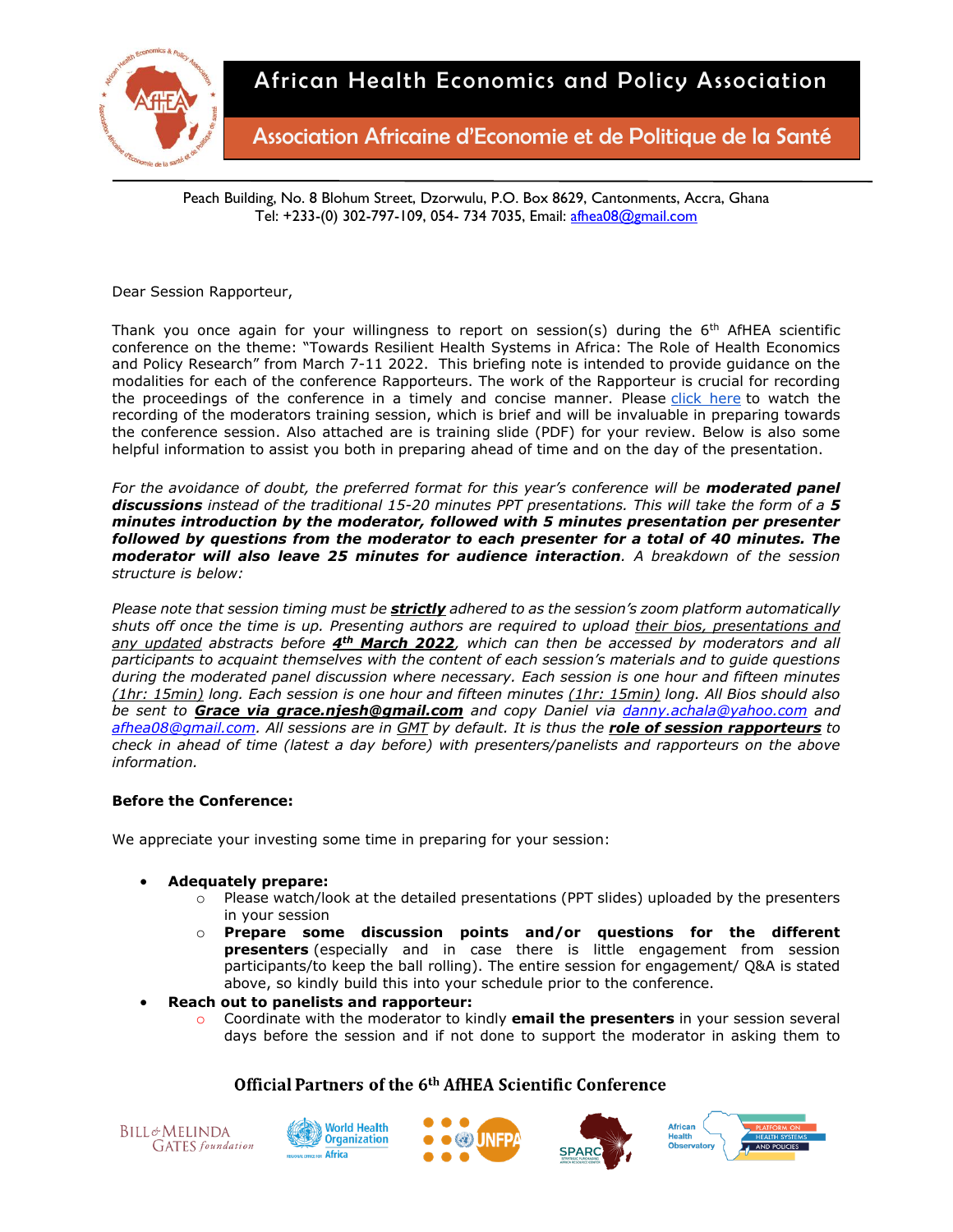upload their documents (Bios, updated abstracts (if any) and presentations uploaded to the link: [Speakers Corner\)](Speakers%20Corner:%20https:/afhea.confex.com/afhea/2022/abstractsen/extra/index.cgi?EntryType=Paper&username=1626&password=*cookie).

- o You can connect with the presenters by searching their name in the Conference platform and hitting the *'connect'* button.
- **Presentation time:**
	- $\circ$  Assist the moderator to ensure that presenters' live presentation(s) do not exceed 5 minutes via prompts and by skillfully taking charge of the session once their time runs up. A day ahead of the session, kindly work with the moderator to ensure that panelists provide no more than an abbreviated version of the detailed PPT or poster presentation they pre-uploaded. The slides should therefore provide a very brief overview of their project and a more detailed presentation on a particularly interesting aspect of their research.

### • **Review the documents:**

- $\circ$  Please make time before the session to review the pre-uploaded detailed presentations in your session. You should ideally make time for a day or at least an hour or two before the conference to review the material.
- $\circ$  You can find the pre-uploaded documents on the conference platform [here](https://afhea.confex.com/afhea/2022/meetingapp.cgi/Home/0) by searching for your session and then clicking on each individual presentation

### • **The agenda**

Rapporteur should have an advance copy of the agenda so that they are aware of the following:

- o Number and titles of sessions being held during each day,
- $\circ$  Number of all participants at the conference including especially names of speakers, presenters, panelists, moderators, chairpersons etc.

## • **An open mind**

- o Rapporteurs are to keep the theme of the session in mind and try to *capture concepts, generalizations, and items that receive special emphasis by the speaker/panelists*. Also try to capture unique statements that can be nicely quoted.
- **Outlining** 
	- $\circ$  Most presentations are well organized and usually follow a set outline. Take notes as though you were reconstructing the same outline. *Capture the main points* and write a few supporting words to refresh your memory later. Under the main points, try to highlight key ideas or over- riding conclusions.
	- $\circ$  If the speaker/panelist uses slides or viewgraphs, be careful not to get lost in the detail. *Concentrate on the speaker's/panelists' remarks*, even if it means not reading the visuals at all. Later, you can integrate some viewgraph detail into your material. Write your notes so that the next morning you can be in a position to tell a complete but short story. No doubt you will have to rewrite each presentation to fit the summary report outline.
- **Panel speakers and questions** 
	- $\circ$  Be especially alert to those presentations that you expect to be most relevant, but don't underrate the others. Remember that *your aim is to capture the highlights of a presentation*. In taking notes of the panel discussions, bear in mind that, comments from the panel participants are not contained in their formal papers, but may be valuable and helpful additions to the summary report. Treat the Q & A sessions similarly.
- **Session Timing:**
	- o Please **make 100% sure that you have the correct time for the session** you are reporting on. The default time zone for the conference is GMT. The conference begins each day at 12noon GMT.

### **On the day of your session:**

• **Session Timing**









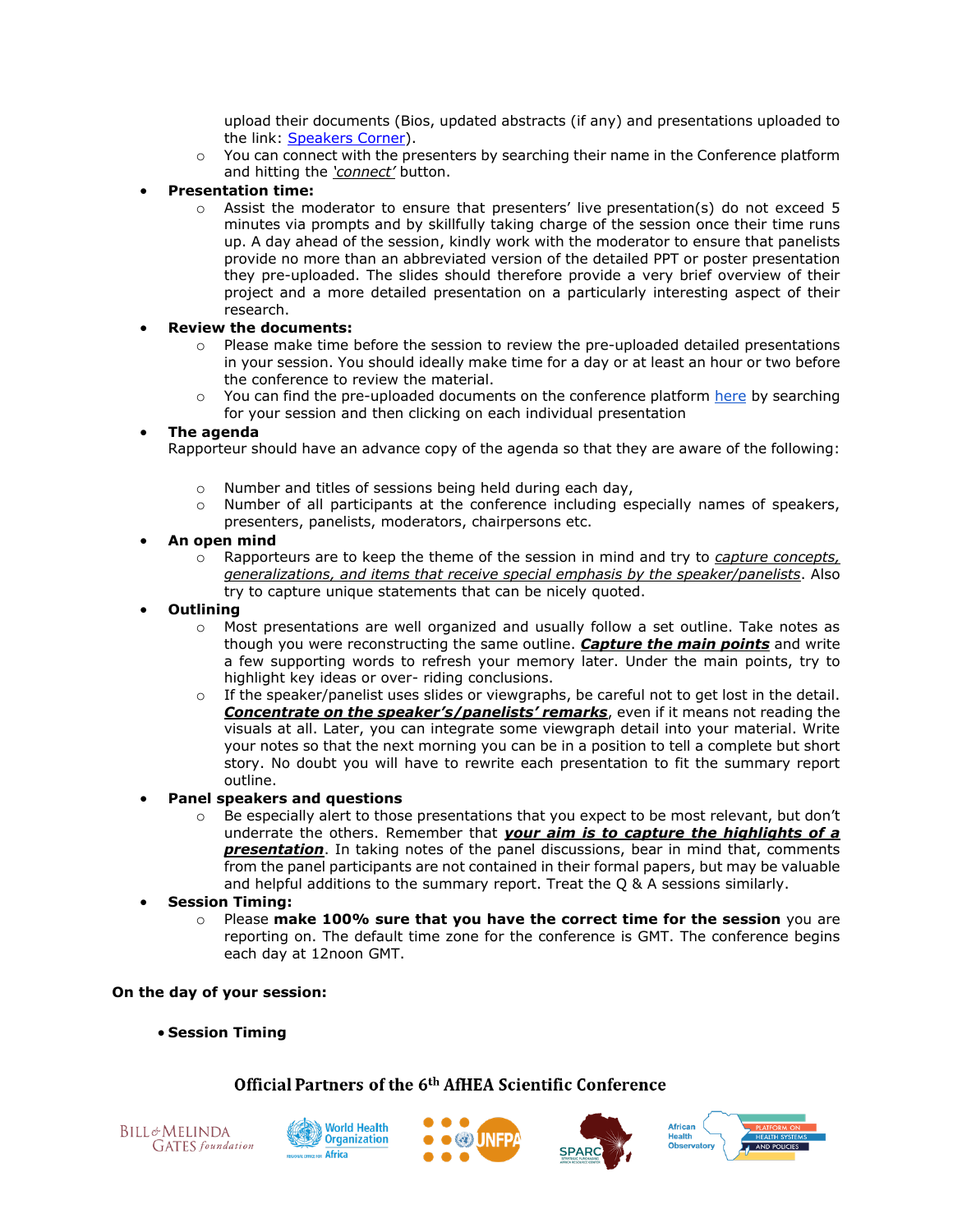o Again, please make 100% sure ahead of time that you have the correct time for the session (set an alarm or reminder if need be) – e.g., some living in the UK think they are at GMT time, but in fact are at British Summer Time (BST), which is GMT+1. So, look at the program agenda online in "My Time".

### • **Please join the session 20 minutes before the start.**

### o **'Join Now'**

A 'Join Now' button will appear on the online platform by your session 20 minutes before your session start time. By clicking 'Join Now' you will be able to enter the zoom waiting room.

### o **Moderators, Presenters and Rapporteurs allowed in first**

Confex Tech Support will open the room and let the Moderator / Chair in. The moderator will then *let ONLY the presenters / discussants into the room with the rapporteur***.** Everyone else will remain in the waiting room until you are ready to open the session up to all who wish to attend.

### o **Contact all presenters and moderator**

Please check that you know how to support the moderator in *contacting each presenter if they do not show up***.** Confex Tech Support is responsible for advising AfHEA if a moderator or chair has not shown up. *The moderator / chair is responsible to find the presenter if they have not shown up with the support of AfHEA staff.*

### o **Practice**

- During these 20 mins each presenter will be given the opportunity to practice before the session.
- This will be a good time to finalize how you will work with the moderator to signal to presenters when they have 1 minute left and then when their time is up. For example, using the 'Raised Hand' feature / sending a note in the Chat Box, etc.

### • **Admit All**

 $\circ$  Once you are ready to open the room to all participants, the moderator / chair can allow everyone in from the waiting room by pressing 'Admit All'. You may need to do this a few times as people continue to log in. If you are not comfortable or forget to do this, do not worry, the waiting room will be deactivated by Confex at the start of the session time and everyone will be able to automatically enter the room at that time.

### **Once the session starts:**

- **Session structure for Plenary/Individual Parallel sessions:** The session is 1hr:15 minutes long (duration for Poster sessions only is 30 mins):
	- o *5 mins- Introduction of presenters/panelists by moderator and brief background on the session topic*
	- o *40 mins- Consists of first 20 mins presenter-led engagement (5 minutes presentation by each presenter), followed by 20 mins Moderator led Q & A with presenters/panelists*
	- o *25 mins- Participant/Audience interaction and Q & A steered by moderator*
	- o *5 mins- Moderator final remarks*

### • **Introductions:**







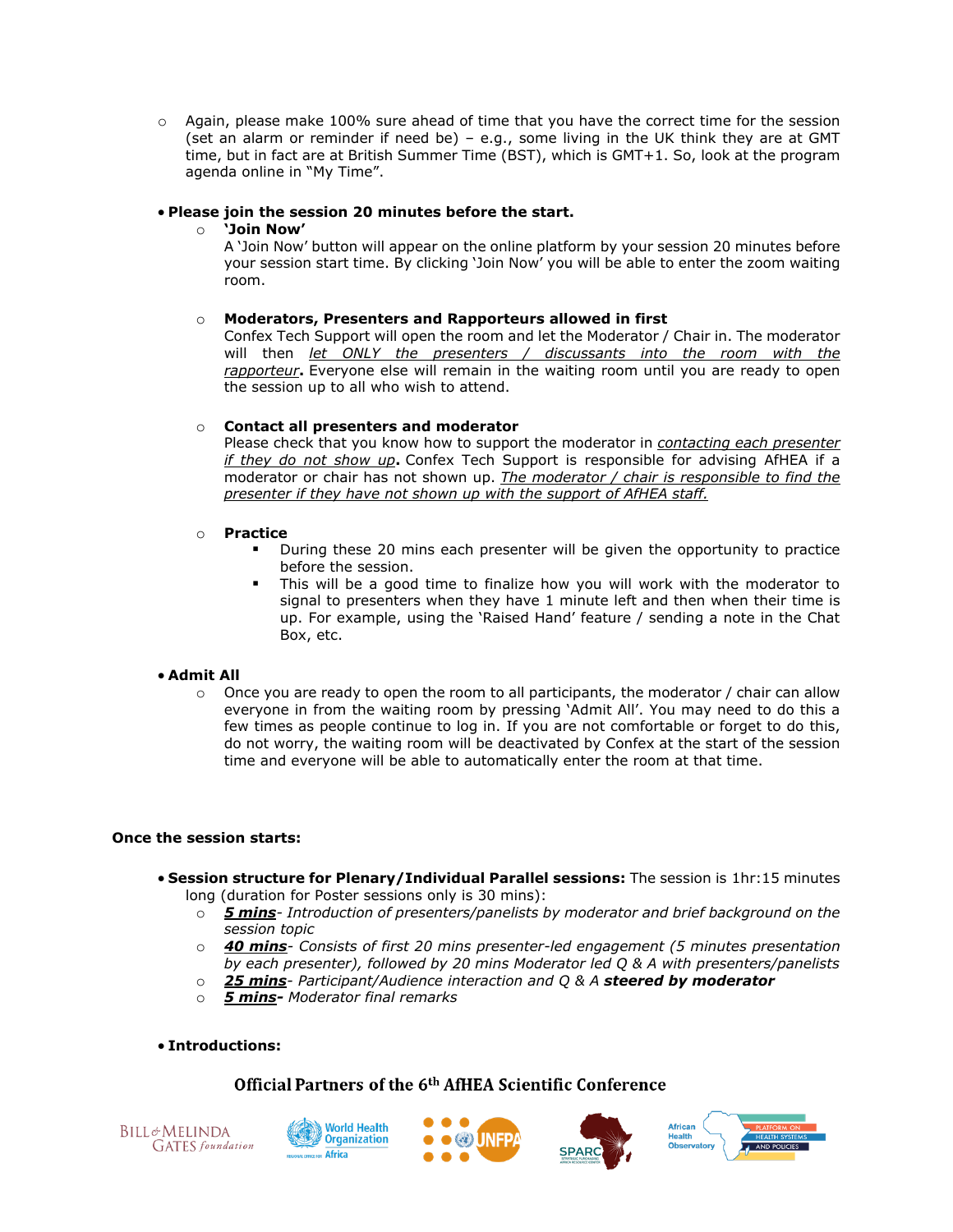- o The moderator will introduce the session and each of the panelists/presenters and advise participants of the following
	- Remind everyone that the session is being recorded
	- Advise people they can turn off the live transcript by clicking 'hide subtitles' in the Live Transcript Button
	- Encourage participants to ask questions in the Chat box
	- Advise participants of the format of the session  $-$  i.e. all panel moderated questions will happen first and then Q&A from participants.
	- Encourage participants to have their camera's on if their bandwidth allows
	- Encourage participants to evaluate the session afterwards.
	- Advise participants that the session recording will be available 1 week following the end of the conference on the conference platform and will be available for up to a limited period of not less than 6 months.

#### **During the session:**

#### • **Uninterrupted discussion and question times**

- o Moderated discussion will take place without questions from audience. Once the presentations are over, the questions in the chat box will likely be read by the moderator who will open the floor to questions and comments.
- o Take note of questions and responses from a diversity of people (including attendees from different genders, younger members, early career researchers, or a member of a minority group. This helps create a report that is inclusive where all members are welcome and encouraged to participate.

#### • **Compilation of summary panel discussions/presentations**

| <b>Mechanics of taking notes</b>                                                                                                                                                                                                     |                                                                                                                                                                                                                                                                   |
|--------------------------------------------------------------------------------------------------------------------------------------------------------------------------------------------------------------------------------------|-------------------------------------------------------------------------------------------------------------------------------------------------------------------------------------------------------------------------------------------------------------------|
| Rapporteurs should work as teams and each team (covering any one session) should<br>submit only one summary presentation. Summary presentations must be submitted<br>to relevant reviewers (CMC) after the session, on the same day. |                                                                                                                                                                                                                                                                   |
| Where to sit                                                                                                                                                                                                                         | Always sit as close as possible to the speaker's position.<br>Some presenters may mumble or have idiosyncratic ways<br>of speaking. In spite of audio enhancement systems, it<br>helps to sit close to the speaker to capture emphasis,<br>feeling, and attitude. |
| Lighting                                                                                                                                                                                                                             | Try to sit under a strong ceiling light to give you the best<br>illumination possible to help in note-taking.                                                                                                                                                     |
| <b>Equipment</b><br>(writing)<br>materials)                                                                                                                                                                                          | It is important be sure to come equipped with several<br>pens, pencils, note pads, laptop etc. If you use a tape<br>recorder, be sure you have enough tapes. If you use a<br>camera, be sure to have film rated for use in a darkened<br>room                     |

o Summary panel discussions/presentations should be completed before a rapporteur's next schedule. Presentations should be made using the agreed template/ format as provided by the conference management team (CMC) and should be in summary form and analytical - no verbatim reporting.